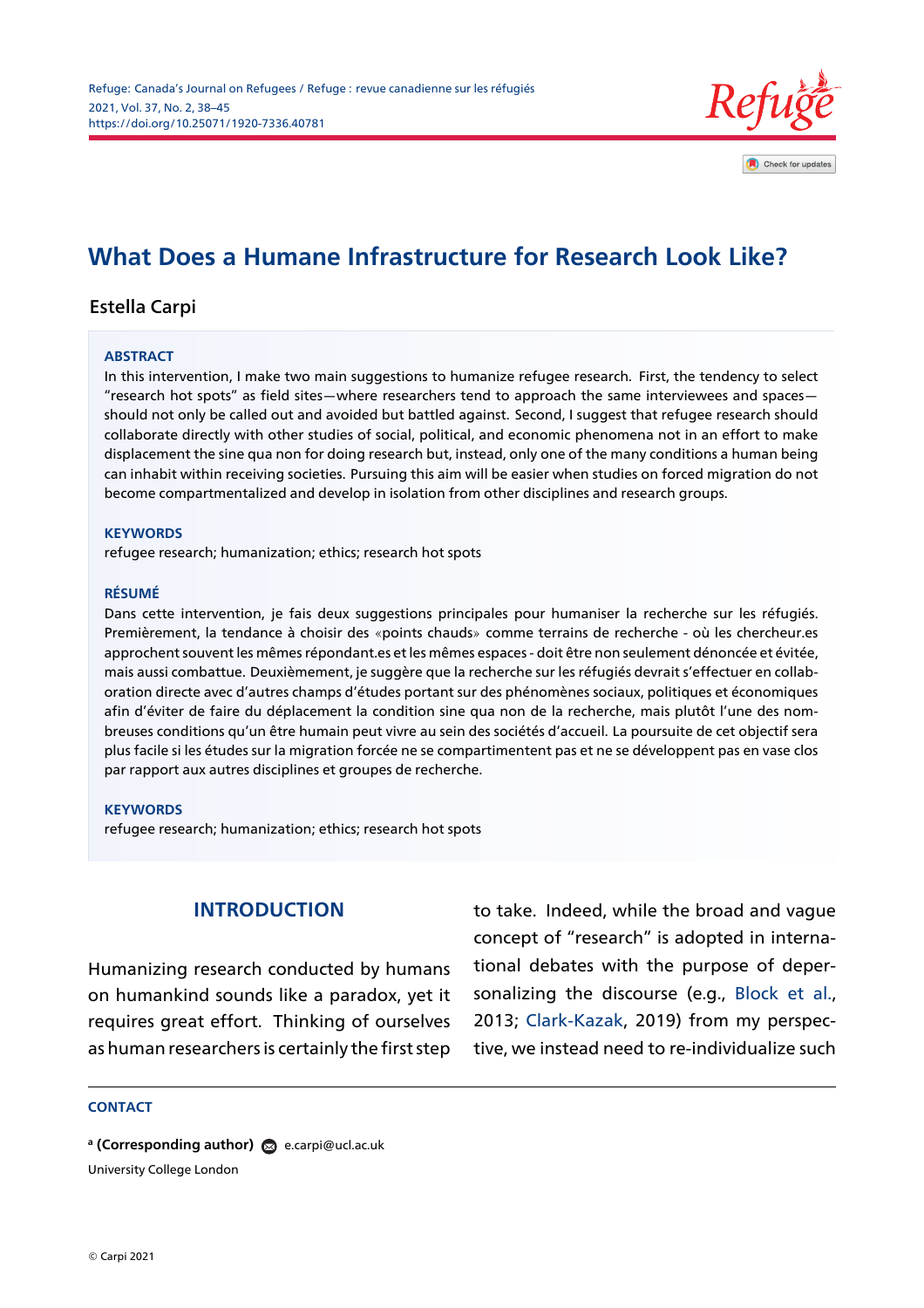"universal" efforts. Also, in order for these efforts to be effective, we should reframe ethical responsibility in academic research as researcher-focused. This means dwelling upon the sort of researchers we currently are. For instance, the researcher's sensitivity and respectfulness are not necessarily associated with so-called research excellence or scientific rigor. Ethics, in fact, are not only an institutional code we need to comply with to carry out field research but, more importantly, need to be translated into an intimate process of self-inquiry. The latter, in turn, involves intellectual honesty to keep ourselves open to the critical reflections that our peers also advance. To humanize research, in other words, we need to make substantial room for a form of criticism started by peers—a form that often becomes overestimated in the broader framework of self-reflexive methods—that we start ourselves, as well as others do. For example, self-reflexivity mainly revolves around the researcher's positionality and access to the research field (e.g., autoethnography is a perfect case in point, where the "extension of the self" serves to emphasize and understand the "other" rather than criticizing ourselves; (see Foley, 2002, p. 473). In today's global research scene, since guaranteeing research excellence and success has become paramount for both institutions and individuals to survive financially, researchers are increasingly subject to the global politics of showcasing success in their constant race for funding. This leaves little room for genuine self-criticism.

In light of these considerations, refugee and humanitarian scholars have increasingly questioned the ethics of international research conducted in areas characterized by crisis and vulnerability. For example, over the last two decades, field researchers have

increasingly dismissed the practice of speaking on behalf of subalterns and refugees and instead embraced first-person storytelling as a way to give them voice in a bid to emphasize—and, at times, even romanticize—refugee agency and empowerment. In the current academic era, the act of acknowledging and learning from refugees' agency and resilience is surely valuable. However, with continuous invitations being advanced in the international community of scholars to humanize research and to prioritize ethics in diversely vulnerable settings, refugee agency is problematically becoming tokenistic, used to parade ethical research: valuing and empowering refugee voices but, at the same time, capitalizing on refugeehood as a fixed research category. When concepts such as humanization and decolonization become omnipresent buzzwords while we witness slow changes, it becomes difficult to believe in the materialization of genuine radical endeavors that can finally end refugeehood and refugees' lack of rights worldwide. As a result, more effective strategies of research aimed at radical transformation—that is able to disrupt academic hegemonies of knowledge production and that does not merely let the subaltern speak, echoing Gayatri Spivak (1988) need to be developed. In fact, representation has yet not withered away in academic writing, and efforts towards innovative collective forms of researching and writing are still insufficient.

It is in this context, where "human research" has dangerously become tokenized, that I would like to make my intervention. I have two main suggestions to help us, researchers, think through the humanization of refugee research. First, the tendency to select "research hot spots" as field sites—where researchers tend to approach the same interviewees and spaces—should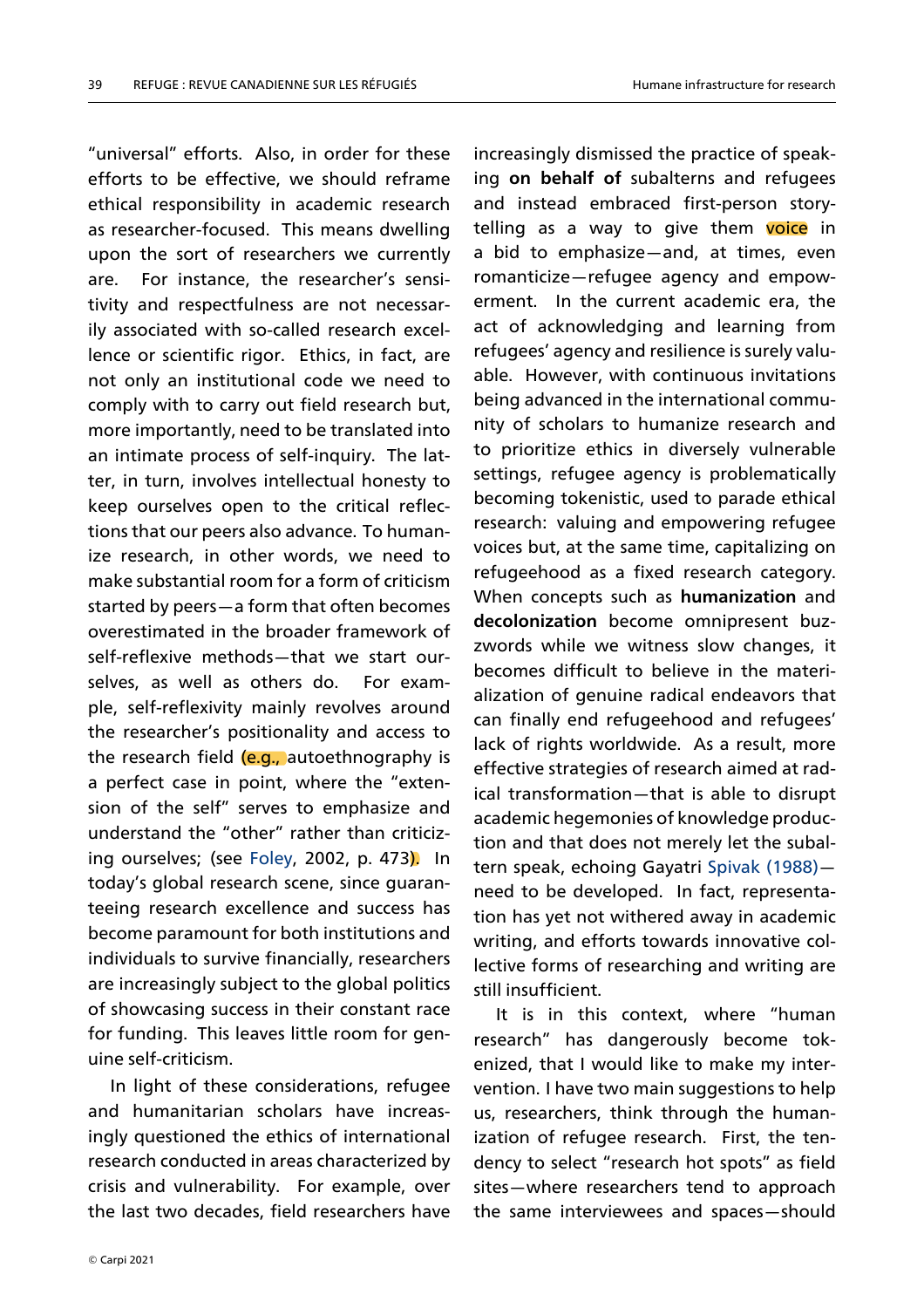not only be called out and avoided but battled against. Second, I suggest that refugee research should collaborate directly with other studies of social, political, and economic phenomena not in an effort to make displacement the sine qua non for doing research but, instead, only one of the many conditions a human being can inhabit within receiving societies. Building on Bakewell's argument (2008), I believe that pursuing this aim will be easier when studies on forced migration do not become compartmentalized and develop in isolation from other disciplines and research groups.

### ON RESEARCH "HOT SPOTS"

Foreign—and sometimes even local researchers who study refugees tend to address the same geographical areas, speak to the same people, and rely on the same networks and information sources to verify evidence. Embracing this definition of overresearch, I am conscious that over-research is by no means a monolithic concept, but it can rather be linked to disparate positions and perspectives between different stakeholders in the research interaction, and, as such, it can imply different meanings (Koen et al., 2017) . The tendency to rely on preexisting research "hot spots" is the product of today's global need to guarantee rapid, safe, and smooth access to field sites where politics are particularly controversial and personal security is endangered. As some scholars have observed (e.g., Pascucci, 2017), especially in cases where refugee research is conducted in countries other than one's own, the phenomenon of over-research, which "leads to some places and people being far more researched than others" (Pascucci, 2017, p. 249), is produced by relying on identical "infrastructures" of access and, often, linguistic translation. Pascucci provides the

example of the Cairo metropolitan area, on which most non-Arabic-speaking refugee scholars focus. This segment of scholars tends to rely on the same aid agencies in order to access refugees in Egypt and conduct their fieldwork. The Shatila refugee camp, in the southern suburbs of Lebanon's capital Beirut, offers a similar example ((Sukarieh & Tannock, 2013)), where Palestinian community representatives and local non-governmental organizations (NGOs) generally gatekeep the area and with whom external researchers often implicitly—need to negotiate their presence.

Importantly, the issue of over-research in refugee communities may generate faulty methodologies, both scientifically and ethically. The same individuals or groups are accessed and sampled, and data are collected from the same social strata, regions, neighborhoods, cities, and political groups. Researchers routinely need to consider issues of sample representativeness, partiality of data, and over-focus on specific communities or themes. While these are unavoidable difficulties with any methodology, over-research can amplify them. As investigated (Sukarieh & Tannock, 2013), over-researched communities are generally viewed as advantaged by local people who are based in other areas, as they ensure their spot on the agenda of policy-makers; but they are also vulnerable, as over-research turns community members into commodities of international "consumption" and whose performance informs academic studies (Bouris, 2007; Sukarieh & Tannock, 2013) also point out that overresearched areas can become objects of international development research but not necessarily objects of concrete improvement. The case of Shatila is again emblematic. In this vein, as scholars have discussed (e.g., Ali, 2013; Sukarieh & Tannock, 2013), visits by international researchers, who rarely carry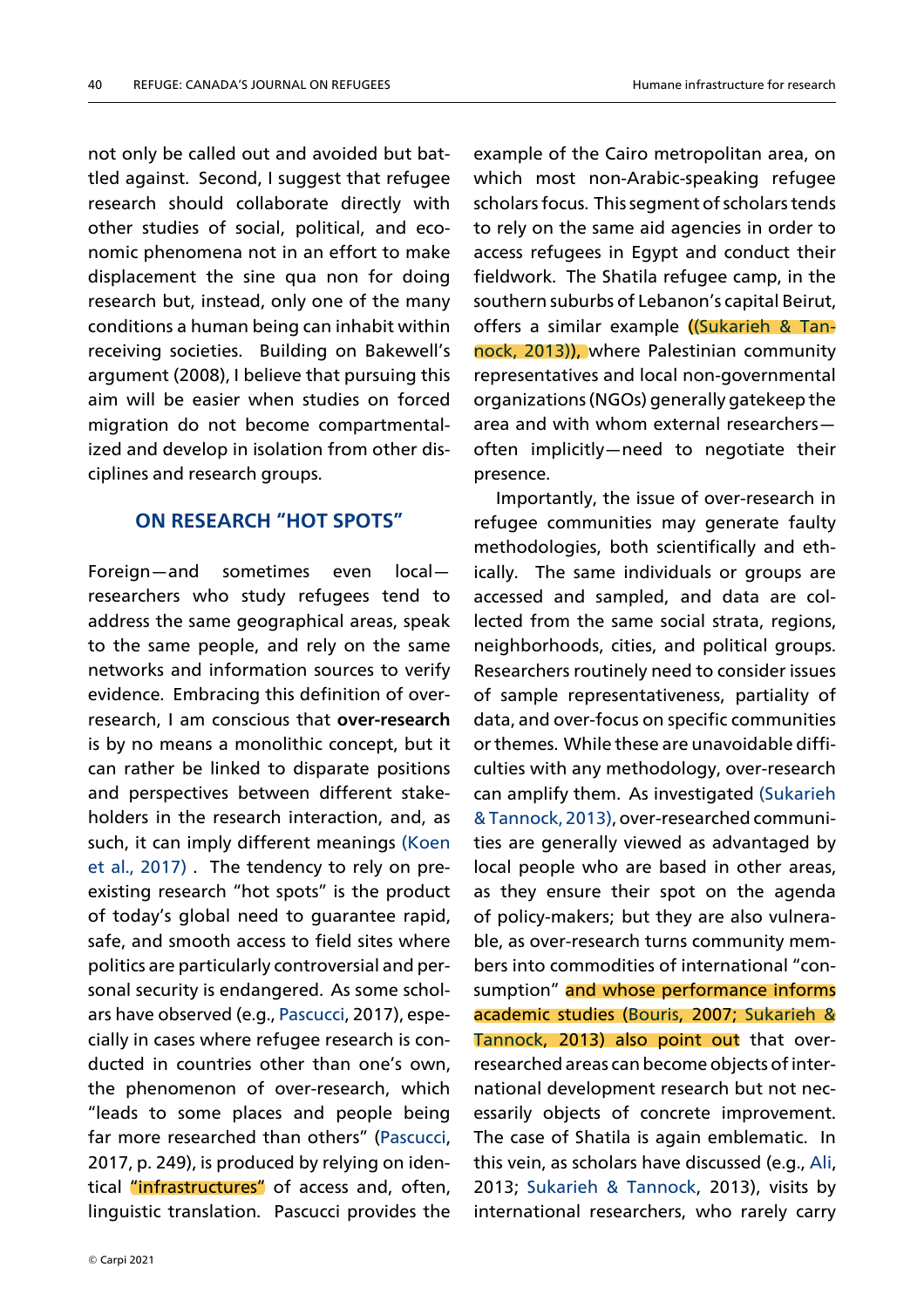out long-term fieldwork or repeated field revisits over time, often create expectations and promises of social change among politically and economically vulnerable communities when, in fact, these populations have frequently voiced their alienation from research questions and outcomes (Ali, 2013; Sukarieh & Tannock, 2013).

Similarly, in the wake of the Syrian refugee crisis in 2011, researchers shifted their geographical focus from Beirut to the north of Lebanon (e.g., the Lebanese region of Akkar and the city of Tripoli), which seems to have become the new Shatila. In fact, unlike southern Lebanon, where political surveillance by the Amal Movement and Hezbollah political parties make research more uncomfortable and arduous, northern Lebanon is considered more accessible and less risky.<sup>1</sup>In today's refugee scholarship, other emerging research hot spots are the Syrian refugee camp Za'tari in northern Jordan and European cities of migration entry such as Athens, where researchers can explore transit strategies and migrants' decision-making. In a nutshell, these places are increasingly populated by international researchers, but their basic infrastructures, such as potable water, electricity, and housing conditions, are reported as unlikely to improve (Sukarieh & Tannock, 2013). In this sense, academic over-research becomes a synonym for exploitation.

In refugee studies, the tendency of researchers to be based in comfortable and relatively safe areas while studying the effects of crisis is common, giving rise to what have been called zones de confort ((Peri & Carpi, 2011). Lebanon and Jordan emerged as comfort zones to look at displacement from Syria, just as Tunisia became a comfort zone to look at the crisis in Libya. In all of these contexts, international and local NGOs or associations are likely to act

as gatekeepers and facilitators: their presence, at times, becomes an encouraging factor for researchers who prefer scoping out all potential sources of information and networks before electing the field site, thus discarding *improvisation*. Some NGOs, in fact, can provide accommodation and support to researchers, and sometimes even temporary collaboration opportunities, which benefit the researchers' understanding of the field sites. Safety, indeed, is not the only pull factor for conducting research in such hot spots; ease and speed of access are also important, especially for those pursuing short-term research endeavors and facing pressure to produce output within unreasonable time frames. That said, I do not intend to suggest that we, as field-based researchers, need to venture in dangerous zones with no measures in place; but we should look beyond such research hot spots and, therefore, base our fieldwork considerations on premises able to counter over-research.

In order to avoid and battle against the creation of such research hot spots and against the "bunkerization" of academic research as a way of reducing risk (Duffield, 2012), I advocate for greater familiarization with the areas of research before working on them. Pilot periods, indeed, should not merely be aimed at testing interview questions and the suitability and empirical relevance of research tools. Rather, pilot periods should also familiarize researchers with the local literature on the area, the research priorities suggested by local inhabitants, and, of particular importance, the local ethics of research, which are largely ignored in global discussions. Indeed, in English-speaking academia, the way in which research is seen as ethical, most of the time, refers not to the context researched but, instead, to a standardized, bureaucratic practice of ethics clearance and an interdisci-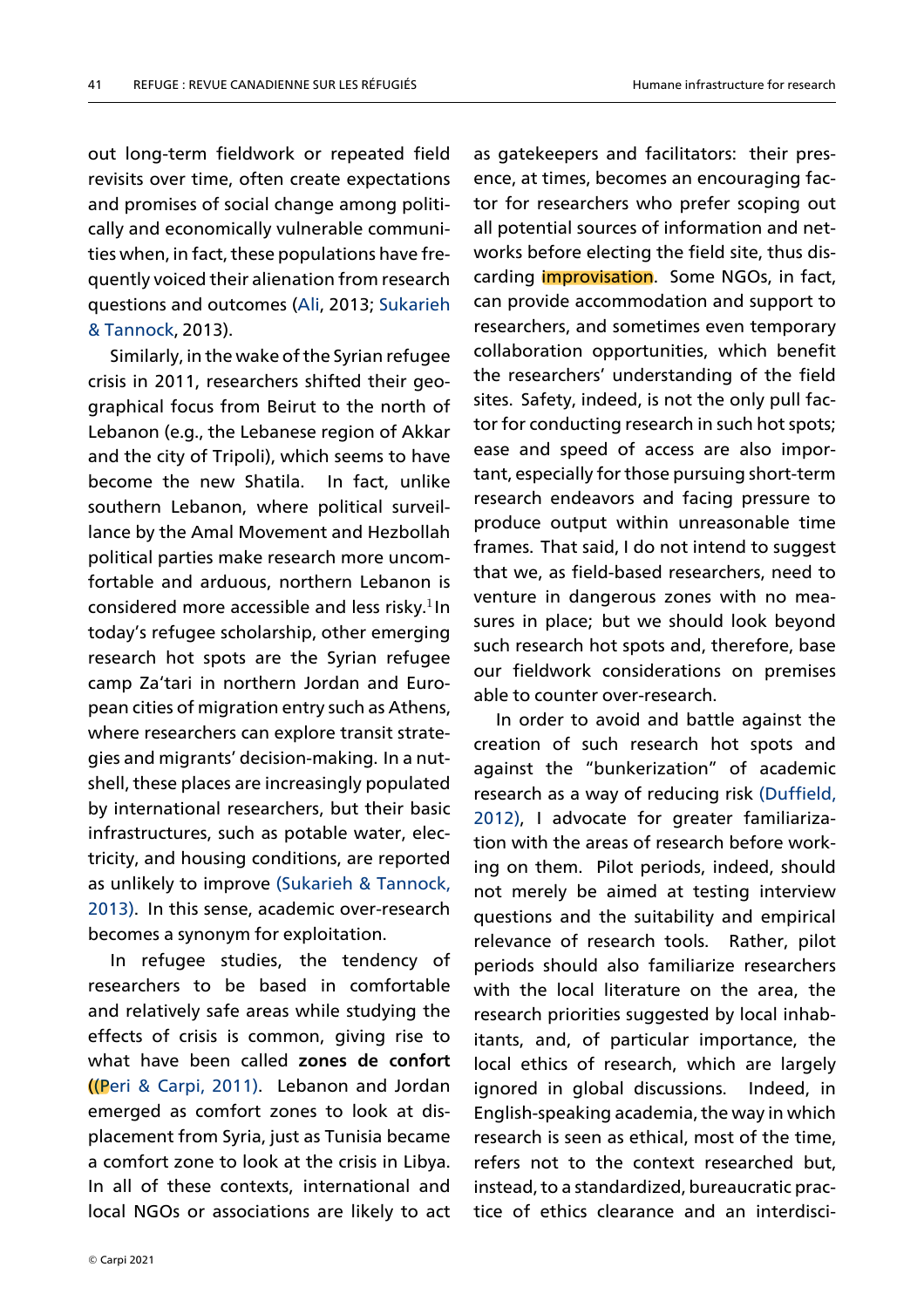plinary practice (Krause, 2017). Developing methodologies that make room for our own learning of vernacular research ethics should become a priority. This does not necessarily imply the need to spend long periods in the field, which has been acknowledged to be extremely difficult (Gunel et al., 2009). Instead, it can imply that we should invest more time in understanding a place, even in a series of short visits. Ultimately, encouraging colleagues and students to look beyond these research hot spots—and obviously avoiding them ourselves—while also attributing greater importance to field revisits would constitute important steps towards the humanization of refugee research and the re-individualization of these efforts. However, in this respect, institutional constraints cannot go unheeded. A political economy in which an academic career needs to be strongly focused on publication records certainly requires researchers to publish quickly, preventing them from investing time and resources in field revisits. In other words, a larger struggle, which falls out the scope of this article, would need to take place before such choices are likely to be made.

# ON DEFINING RESEARCH ENVIRONMENTS

In addition, we should rethink the institutional environment that can properly host, inform, and materially support our research. The choice of the environment, whether formal or informal, can either accommodate or challenge the very effort to humanize research. I here discuss the possibilities for an ideal environment by challenging the use of identity politics as a point of departure, further nuancing the efforts of previous scholars who enquired into the meaning of migration studies (e.g., Monsutti, 2010 who posits migration as going beyond from-place-to-

place trajectories). If we consider the genealogy of university departments and research institutes that have a "refugee section," different knowledge disciplines have defined most of these environments, with the result, at times, of cementing perspectives and debates within their own boundaries. For example, in the field of religion-driven development, which I am personally concerned with, the debates mainly revolve around political concerns on providers' neutrality and proselytism, thus primarily approaching religion as a potential bias (Carpi & Fiddian-Qasmiyeh, 2020): a theory to either endorse or discard. Such debates could instead be reoriented around the ways in which ethics, politics, or economics inform religion-driven development activities. The frequent compartmentalization of debates into disciplinary boxes has also happened in cases of informal groups of scholars focusing on refugee-related issues, such as anthropologists and sociologists. Moreover, as discussed in the workshop focused on interdisciplinarity, funded by the Arts and Humanities Research Council (AHRC) and Economic and Social Research Council (ESRC)'s Partnership for Conflict, Crime & Security Research (PaCCS), held at University College London in September 2017, refugee studies scholars are not necessarily trained in any specific discipline, or they are hastily placed under a broad and vague field labelled as sociology. Nonetheless, substantial efforts to build research networks and contents on interdisciplinary grounds have recently been made (e.g., Fiddian-Qasmiyeh, 2020).

Where, then, should our research be located? Academic dissatisfaction with "area studies" is also on the rise, with the critique that grouping studies and scholars on the basis of specific regions risks making each of these regions exceptional rather than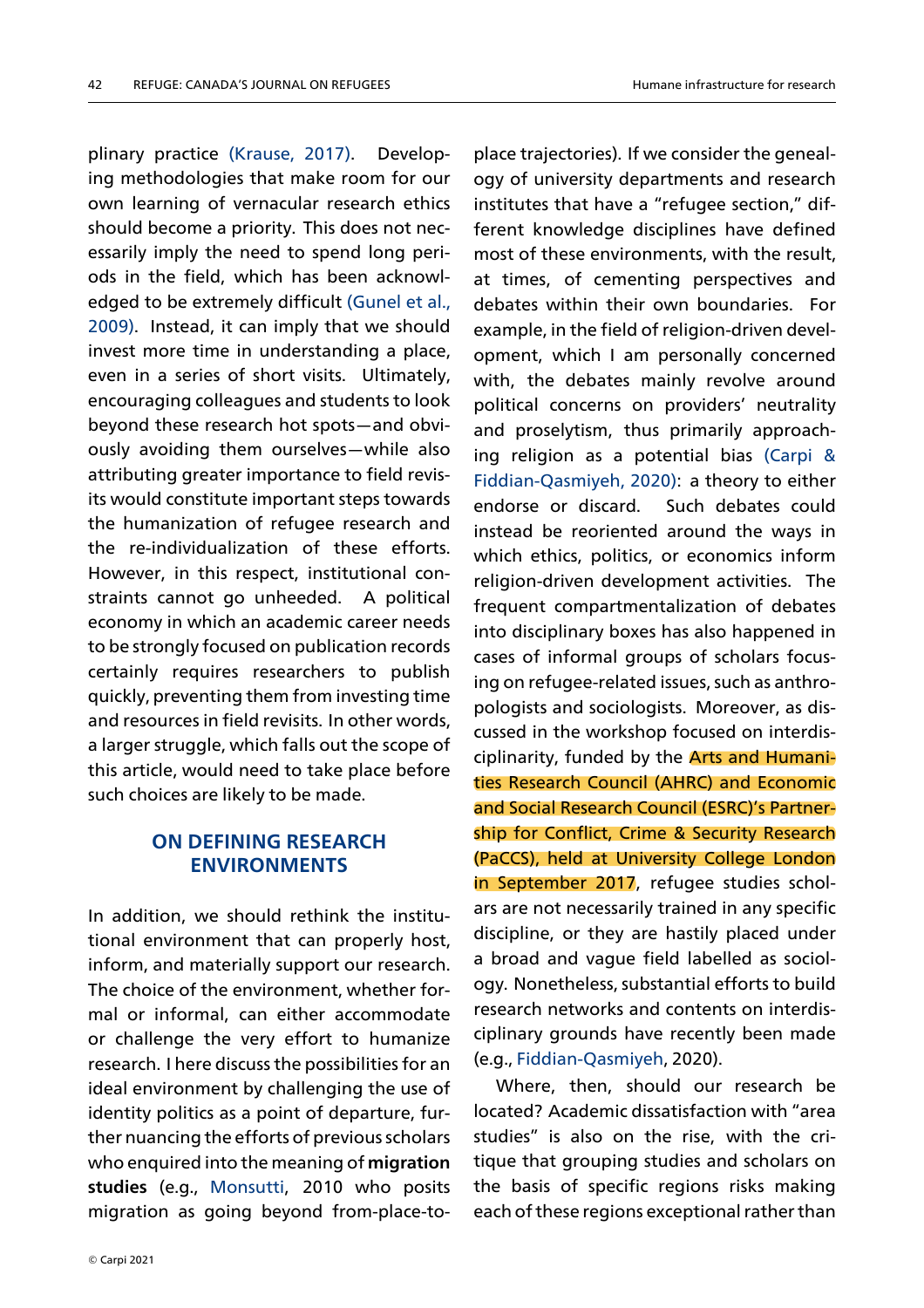unique. For instance, the Middle East, producing the largest number of conflict-caused displacements worldwide (Tejel and Öztan, 2020, p. 6), has long been approached as an exceptional region for its conflictual "nature" and too often reduced to confessional understandings of society as well as conflict motivated by ethnicity or religion.

Similarly, identity-based departments (e.g., refugee studies, women's studies, or Muslim studies), from my perspective, may fossilize around aprioristic categories of analysis, making research subjects instrumental. As researchers exploring refugeehood, looking at contexts of vulnerability means developing a holistic gaze on different subjects, such as migrants, chronic poor, children, the elderly, or other individualities that are not easily grouped into classically vulnerable categories. In my view, as researchers, we should always keep our eyes wide open to the subjects that come to our attention, rather than defining the scope of research subjects at the outset. In other words, studies revolving around identity categories such as women, migrants, or Muslims, by definition, discourage the researcher from delving into the multi-faceted significance of particular human processes and do not always work as a foundational basis upon which to investigate such significance.

In sum, departing from the mere normative definition of refugeehood and social categories in general to undertake research may turn into a theoretical trap, as mentioned above, as well as into conservative politics. In fact, while the initial purpose of the researcher whose work centers on refugees as a clear-cut category may be the acknowledgement of refugee rights and their difference from unforced migrant rights, an overemphasis on a clear-cut categorization sometimes can contribute to crystallizing divisions between "undesirable" refugees and "desired" state subjects, such as economic migrants or citizens.

These mainstream narratives are often the result of the media's influence and end up dominating the way in which we convey our refugee-focused research, insofar as approaches predefined by identity categories neglect the importance of "conceptual narrativity" (a notion introduced by Somers, 1992), that is, the importance of making our research base on "social concepts that can embrace historicity, time, and space" (p. 594). In light of these considerations, the contribution of the institutional environment in the humanization of research is fundamental. Indeed, the environment can accommodate, enrich, challenge, or bury knowledge and narratives. And academic and media narratives on refugeehood, on the one hand, and some commodified forms of refugee storytelling, where refugees themselves are asked to tell their own stories, on the other (see, e.g., Bouris, 2007), lie at the core of the formation of social identities within host societies, as well as of the establishment of a global parlance on refugees used by the media and a variety of political and social actors.

In similar ways, even though it tends to build on an interdisciplinary foundation, something like "refugee studies" tends to group research by a single, determinant, analytical category, such as "refugees." Working within categories leads us to consider the research subjects as aprioristic, even in settings where, for example, human mobility and the forceful nature of flight may be less able to capture local forms of vulnerability or other human circumstances. Furthermore, working within categories, to some extent, may contribute to the compartmentalization of refugees and refugee-related issues in receiving societies rather than help to build strong connections between crisis,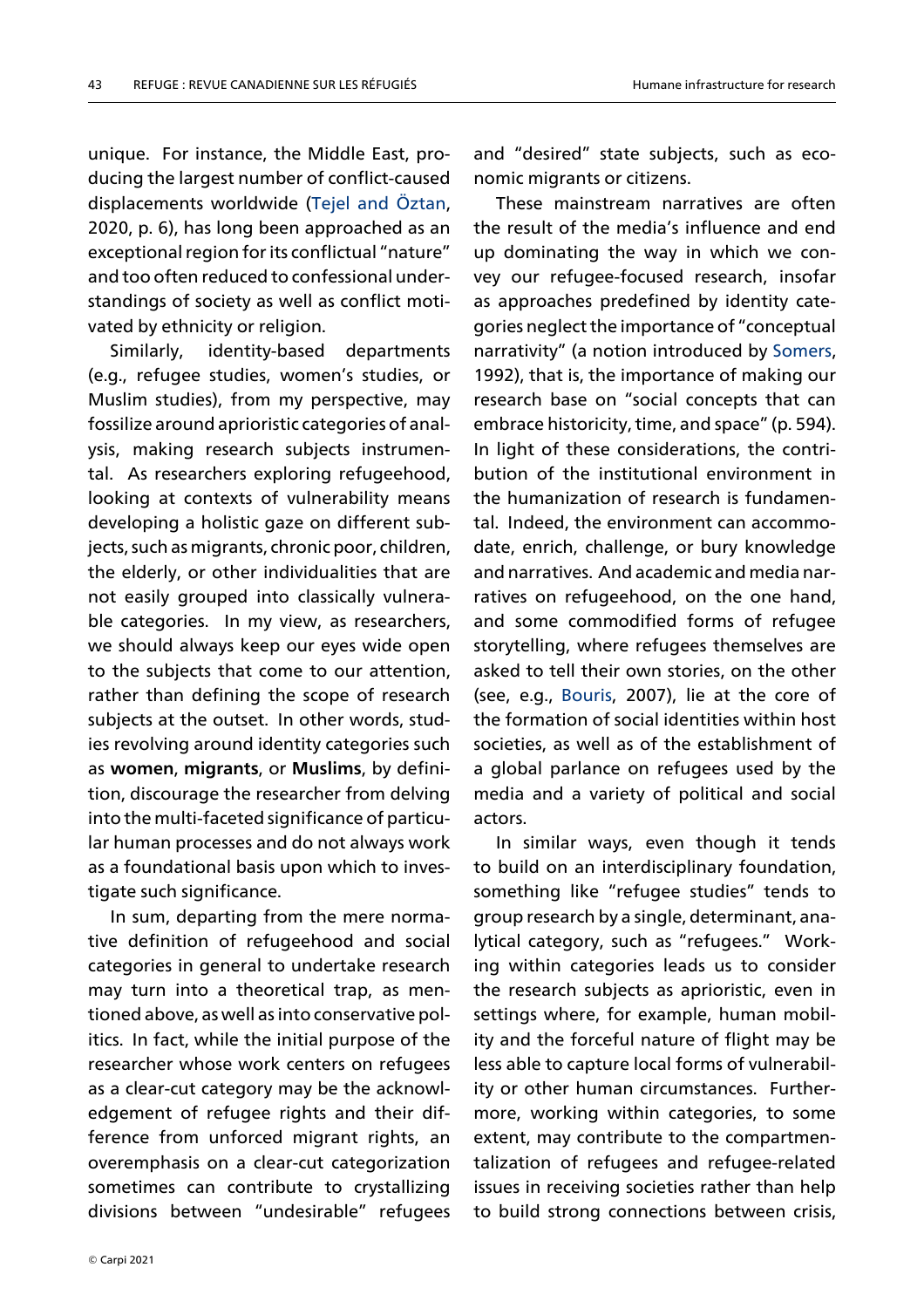refugeehood, normal welfare, and the functioning of societies outside of crisis. It is possible to notice this type of effort when, for instance, we use social class as a primary identity marker or for intersectional analysis on forced migrants (Maqul et al., 2021) rather than ethnicity and religion, which, instead, typically define conflict. The current securitization, medicalization, and criminalization of refugees—according to which, respectively, refugees are viewed as security threats, trauma-affected subjects to be healed, or criminals in host countries—are strong examples of research predefined by well-bounded identity categories. This is particularly the case when research is funded by political actors, who build on such categories to make policies.

In light of this, which sort of hybrid environments should we endeavor to build and support to encourage scholars from disparate settings to come together, bringing their peculiar approaches? Interdisciplinarity can seemingly pull together diverse human approaches to research and, indeed, is increasingly encouraged and funded. Can something like "migration departments" work? On the one hand, the thematic definition of research environments can limit the exploration of the theme itself, as it somehow polices its boundaries. On the other hand, it appears as a more viable option than identity-predefined environments, disciplines, or area studies, as it offers adequate means to address migration broadly and nuancedly, in a complex and intersectional way, placing it in conversation with other societal factors. By this token, in the specific case of migration-focused studies, establishing institutional environments by theme helps us contextualize the peculiar condition of different arrays of migrants and even advocate for a more responsive (and articulated) rights' regime. By the way of

conclusion, while this intervention may far from provide straightforward solutions, with it, I suggest that reflecting on these issues as global research communities can generate concrete possibilities for transformational research and our own humanization.

## ABOUT THE AUTHOR

Estella Carpi is a postdoctoral research associate at University College London. She can be reached at e.carpi@ucl.ac.uk.

### **REFERENCES**

- Ali, M.N. (2013). Palestinian refugees are not at your service. https://electronicintifada.net/content/palestinianrefugees-are-not-your-service/12464
- Block, K., Warr, D., Gibbs, L., & Riggs, E. (2013). Addressing Ethical and Methodological Challenges in Research with Refugee-background Young People: Reflections from the Field. Journal of Refugee Studies, 26(1), 69–87. https://doi.org/10.1093/jrs/fes002
- Bouris, E. (2007). Complex political victims. Boulder: Kumarian Press.
- Carpi, E., & Fiddian-Qasmiyeh, E. (2020). Keeping the faith? Examining the roles of faith and secularism in Syrian diaspora organizations in Lebanon. Diaspora Organizations in International Affairs, (pp. 129–149).
- Clark-Kazak, C. (2019). Developing ethical guidelines for research. Forced Migration Review, 61, 12–14.
- Duffield, M. (2012). Challenging environments: Danger, resilience and the aid industry. Security Dialogue, 43(5), 475– 492. https://doi.org/10.1177/0967010612457975
- Fiddian-Qasmiyeh, E. (2020). Refuge in a moving world: Tracing refugee and migrant journeys across disciplines. London: UCL Press.
- Foley, R. (2002). Critical ethnography: The reflexive turn. . Qualitative Studies in Education, 15, 469–490. https://doi.org/10.1080/09518390210145534
- Gunel, G., Varma, S., & Watanabe, C. (2009). A manifesto for patchwork ethnography. Member Voices. https://culanth.org/fieldsights/a-manifesto-forpatchwork-ethnography
- Koen, J., Wassenaar, D., & Mamotte, N. (2017). The 'over-researched community': An ethics analysis of stakeholder views at two South African HIV prevention research sites. Social Science & Medicine, 194, 1–9. https://doi.org/10.1016/j.socscimed.2017.10.005, https://dx.doi.org/10.1016/j.socscimed.2017.10.005
- Krause, U. (2017). Researching forced migration: Critical reflections on research ethics during fieldwork. RSC Working Paper Series, 123. https://www.rsc.ox.ac.uk/publications/researching-

forced-migration-critical-reflections-on-research-ethicsduring-fieldwork

Maqul, S.A., GüneŞ, S., & Akin, T. (2021). The Comparative Analysis of Life Satisfaction Among Syrian, Iranian, and Afghan refugees in Turkey: The case of Denizli. Journal of Refugee Studies, 34(2), 2376–2393. https://doi.org/10.1093/jrs/feaa055